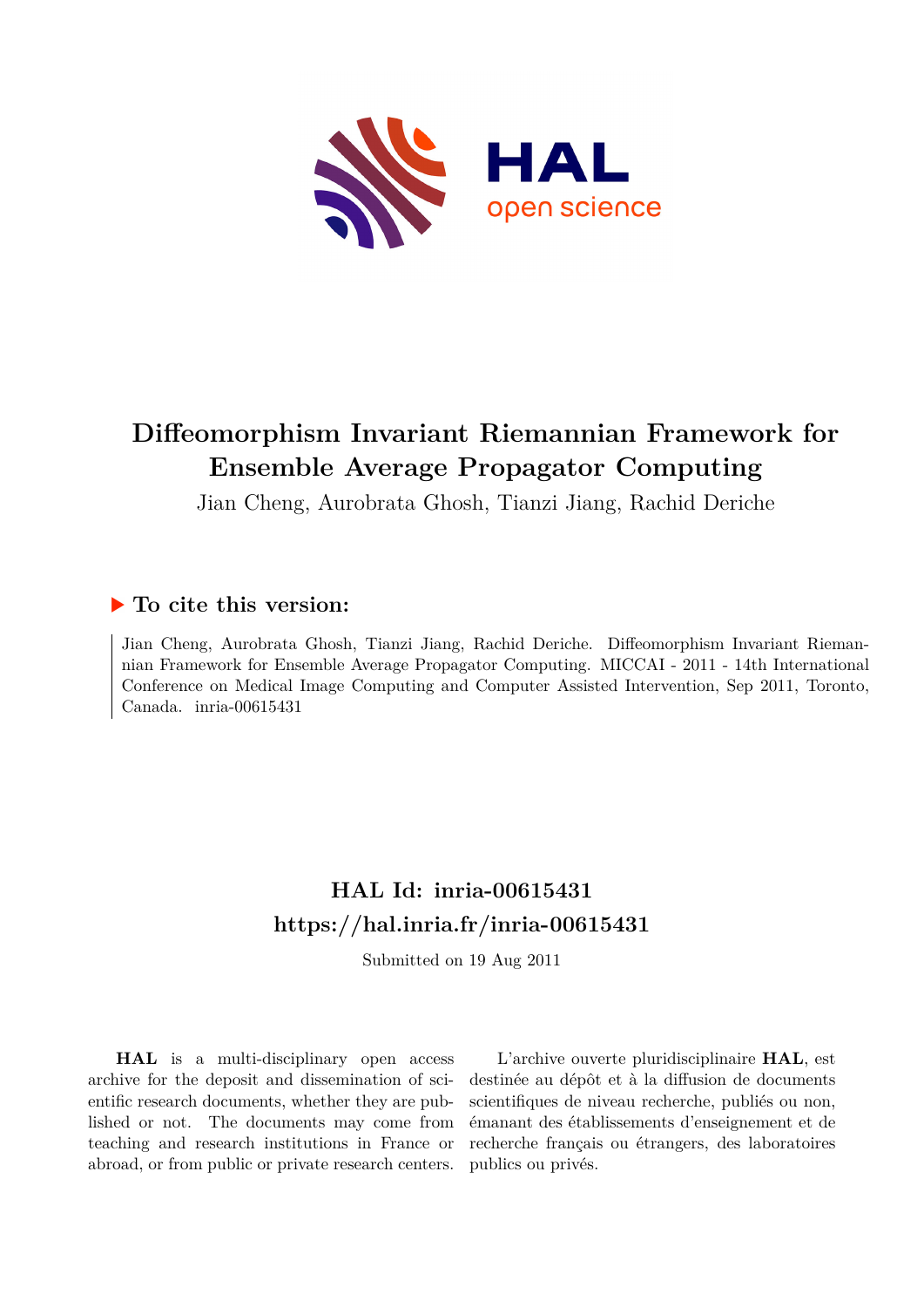# Diffeomorphism Invariant Riemannian Framework for Ensemble Average Propagator Computing

Jian Cheng<sup>1,2</sup>, Aurobrata Ghosh<sup>2</sup>, Tianzi Jiang<sup>1</sup>, and Rachid Deriche<sup>2</sup>

<sup>1</sup> Center for Computational Medicine, LIAMA, Institute of Automation, Chinese Academy of Sciences, China

> $2$  Athena Project Team, INRIA Sophia Antipolis – Méditerranée, France, jiancheng@nlpr.ia.ac.cn

Abstract. Background: In Diffusion Tensor Imaging (DTI), Riemannian framework based on Information Geometry theory has been proposed for processing tensors on estimation, interpolation, smoothing, regularization, segmentation, statistical test and so on. Recently Riemannian framework has been generalized to Orientation Distribution Function (ODF) and it is applicable to any Probability Density Function (PDF) under orthonormal basis representation. Spherical Polar Fourier Imaging (SPFI) was proposed for ODF and Ensemble Average Propagator (EAP) estimation from arbitrary sampled signals without any assumption. Purpose: Tensors only can represent Gaussian EAP and ODF is the radial integration of EAP, while EAP has full information for diffusion process. To our knowledge, so far there is no work on how to process EAP data. In this paper, we present a Riemannian framework as a mathematical tool for such task. Method: We propose a state-of-the-art Riemannian framework for EAPs by representing the square root of EAP, called wavefunction based on quantum mechanics, with the Fourier dual Spherical Polar Fourier (dSPF) basis. In this framework, the exponential map, logarithmic map and geodesic have closed forms, and weighted Riemannian mean and median uniquely exist. We analyze theoretically the similarities and differences between Riemannian frameworks for EAPs and for ODFs and tensors. The Riemannian metric for EAPs is diffeomorphism invariant, which is the natural extension of the affine-invariant metric for tensors. We propose Log-Euclidean framework to fast process EAPs, and Geodesic Anisotropy (GA) to measure the anisotropy of EAPs. With this framework, many important data processing operations, such as interpolation, smoothing, atlas estimation, Principal Geodesic Analysis (PGA), can be performed on EAP data. Results and Conclusions: The proposed Riemannian framework was validated in synthetic data for interpolation, smoothing, PGA and in real data for GA and atlas estimation. Riemannian median is much robust for atlas estimation.

## 1 Introduction

Diffusion MRI (dMRI) is the unique non-invasive technique to study the white matter in vivo by probing the water diffusion. Ensemble Average Propagator (EAP)  $P(\mathbf{R})$  is

This work was partially granted by the French Government Award Program, the Natural Science Foundation of China (30730035,81000634), the National Key Basic Research and Development Program of China (2007CB512305), the French ANR "Neurological and Psychiatric diseases" NucleiPark and the France-Parkinson Association.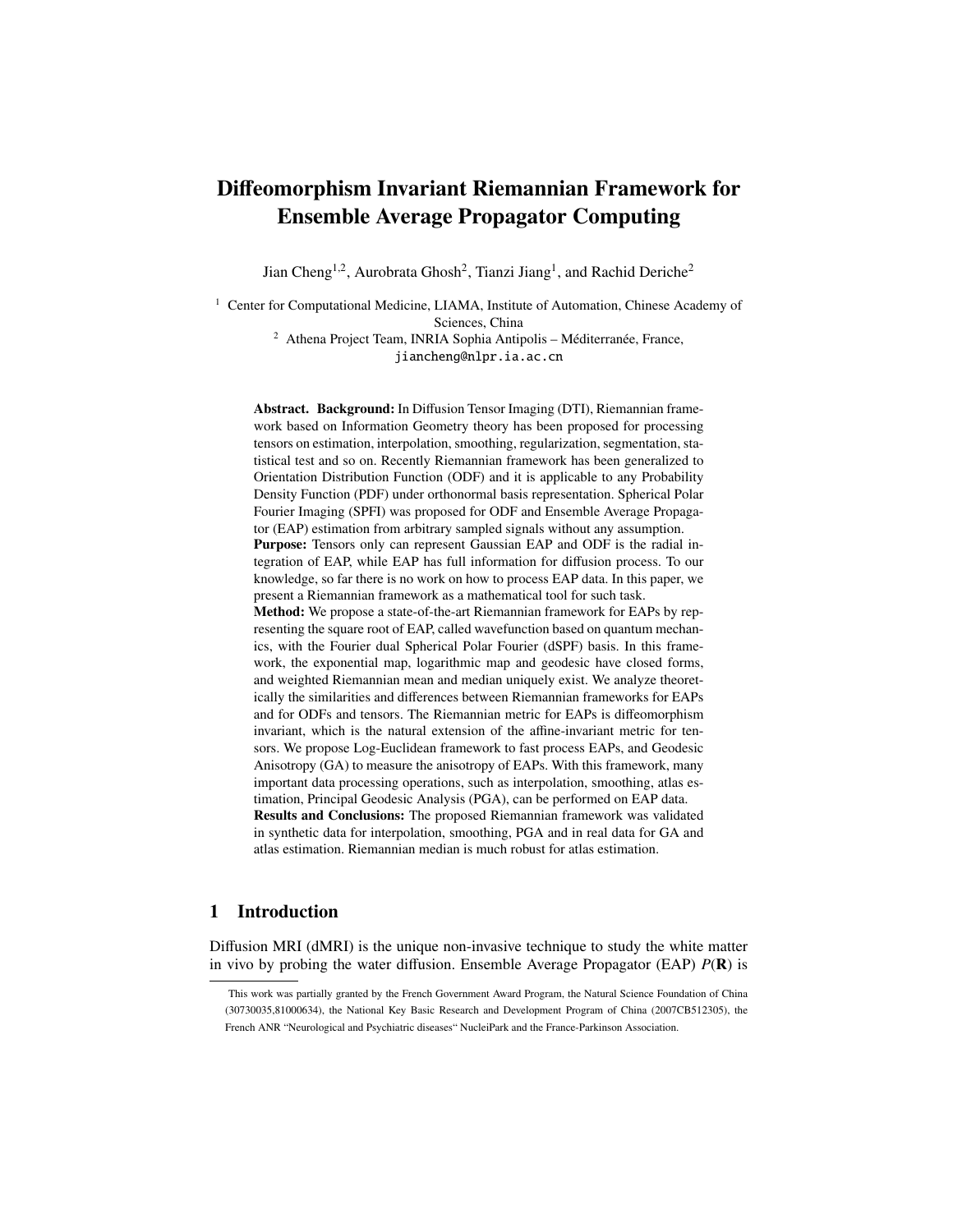the Probability Density Function (PDF) in  $R<sup>3</sup>$  to describe the diffusion process of water molecules. Under the narrow pulse assumption,  $P(\mathbf{R})$  is the Fourier Transform of signal attenuation  $E(\mathbf{q})$ , i.e.  $P(\mathbf{R}) = \int E(\mathbf{q}) \exp(-2\pi i \mathbf{q}^T \mathbf{R}) d\mathbf{q}$ .  $\mathbf{R} = R\mathbf{r}$  is the displacement vector in **R**-space,  $q = qu$  is the reciprocal vector in q-space, u and **r** are unit vectors.

In Diffusion Tensor Imaging (DTI) [4], *P*(R) is a Gaussian PDF parameterized by its covariance matrix, i.e. tensor. Gaussian distribution is well studied in Information Geometry theory [1]. Riemannian framework [14, 13, 9] based on Information Geometry was proposed to process the tensor data. Log-Euclidean framework [2] is to approximate Riemannian framework and efficiently process tensors. Riemannian metric for tensors is affine-invariant, while Euclidean metric is not [14]. Riemannian framework and Log-Euclidean framework have proved useful in many works on tensor estimation, interpolation, filtering, segmentation, registration, statistical analysis [14, 13, 9, 2, 11].

Since DTI can not deal with complex diffusion process, many methods beyond DTI were proposed to estimate EAP or Orientation Distribution Function (ODF), which is the radial integral of EAP. Recently Spherical Polar Fourier Imaging (SPFI) [3, 8] was proposed to analytically and robustly estimate both ODF and EAP by representing *E*(q) using Spherical Polar Fourier (SPF) basis. ODF and EAP are both PDFs. Thus it is possible to extend the Riemannian framework from tensors to ODFs and EAPs based on Information Geometry theory. [7, 6] and [12] recently developed separately and in parallel a nonparametric Riemannian framework to process ODF data. To our knowledge, recent works for EAPs mainly focus on EAP estimation, and there is no work on how to process EAP data.

In this paper, we first propose the Riemannian framework for EAPs based on the theoretical results in [7, 6]. We analyze theoretically the similarities and differences between Riemannian frameworks for EAPs and for ODFs and tensors. For instance the isotropic EAP is not unique, which brings a different definition of Geodesic Anisotropy (GA) as well as the Log-Euclidean framework. Then we implement the framework using the orthonormal basis in SPFI [8]. SPFI provides dSPF basis which analytically obtains GA and Log-Euclidean framework. For the application part, we propose GA for measuring the anisotropy of water diffusion, and some Riemannian operations for EAP computing, such as interpolation, PGA, smoothing, atlas estimation.

#### 2 Riemannian Framework for EAPs

In this section we will show Riemannian framework for EAPs and also analyze and compare it with the Riemannian framework for ODFs [8] and highlight the new problems faced and their solutions, since the EAP has different properties from the ODF.

Parametric Family. In quantum mechanics, the square root of the probability of finding the subject at a certain time and position is called as wavefunction. Analogously, the square root of EAP, denoted by  $\psi(\mathbf{R})$ , is also called as wavefunction.  $\psi(\mathbf{R}) = \sqrt{P(\mathbf{R})} \ge 0$ . Let  $\{B_i(\mathbf{R})\}_{i \in N}$  is a given orthonormal basis function set in  $R^3$ which could sparsely represent  $\psi(\mathbf{R})$ . then  $\psi(\mathbf{R})$  could be represented by finite linear combination of  $\{B_i(\mathbf{R})\}\)$ ,i.e.  $\psi(\mathbf{R}|\mathbf{c}) = \sum_{i=1}^K c_i B_i(\mathbf{R})$ , where  $\mathbf{c} = (c_1, c_2, ..., c_K)^T$  is called the Riemannian Coordinate [7]. In practice, we always could choose a large enough *K* to represent  $\psi(\mathbf{R})$ , so the assumption here is very weak. Then the Parametric Family or EAP space, called  $PF_K$ , could be formulated in (1) [7, 6]. Based on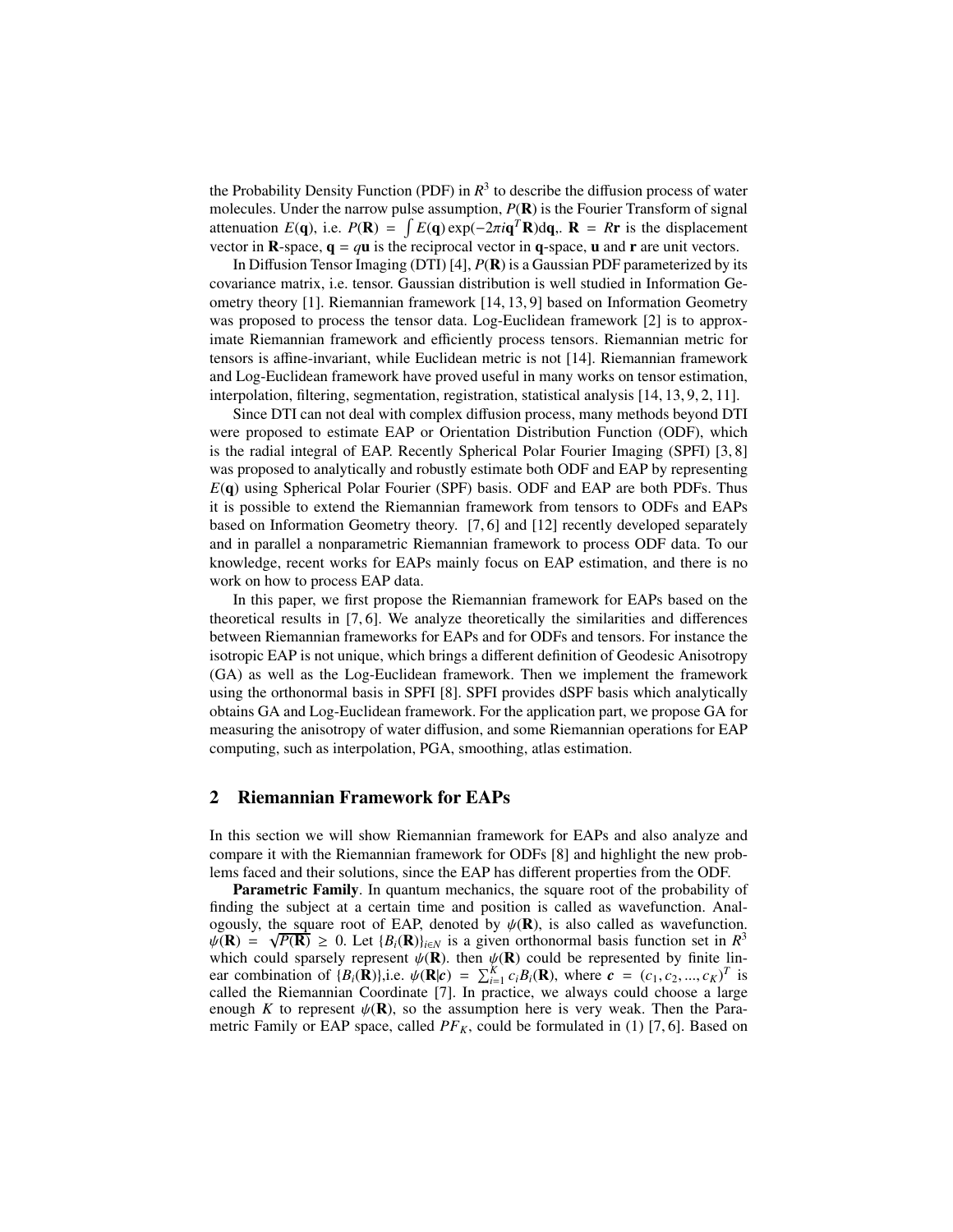*PF*<sub>*K*</sub> in (1), the Parameter Space (PS), denoted as  $PS_k$ , is a subset of sphere  $S^{K-1}$ .  $PS_K = \{c \mid ||c|| = \sum_{i=1}^K c_i^2 = 1, \sum_{i=1}^K c_i B_i(\mathbf{R}) \ge 0, \forall \mathbf{R} \in \mathbb{R}^3\}$ . In Fig. 1(A), we visualize  $PS<sub>3</sub>$  as an example where  ${B<sub>i</sub>}$  were chosen as three piecewise constant orthonormal functions, i.e. three bins for the histogram. Since the formulation in (1) has been well studied in [7, 6] and successfully applied for ODFs, *in the following we will list the results in [7, 6] and modify them if necessary so that they can be applied to EAPs*.

$$
PF_K = \left\{ P(\mathbf{R}|\mathbf{c}) = \psi(\mathbf{R}|\mathbf{c})^2 : \ \psi(\mathbf{R}|\mathbf{c}) = \sum_{i=1}^K c_i B_i(\mathbf{R}) \ge 0, \int P(\mathbf{R}|\mathbf{c}) d\mathbf{R} = ||\mathbf{c}||^2 = 1, \ \forall \mathbf{R} \in R^3 \right\} \tag{1}
$$

Riemannian Metric. [7] proved that based on formulation in (1), the Riemannian metric [1] is  $g_{ij} = \int \frac{\partial \sqrt{P(\mathbf{R}|c)}}{\partial c_i}$  $\frac{\partial \sqrt{P(\mathbf{R}|\mathbf{c})}}{\partial c_j} d\mathbf{R} = 4\delta_{ij}$ . The constant 4 could be ignored, then  $PS_K$  is a subset of the unit sphere  $S^{K-1}$  and the metric is just the Euclidean metric in the sphere. The geodesic distance between two points  $P(\mathbf{R}|\mathbf{c})$  and  $P(\mathbf{R}|\mathbf{c}')$  will be the angle between them, i.e.  $\arccos(c^T c') = \arccos(\int_{R^3} \psi(\mathbf{R}|c) \psi(\mathbf{R}|c') d\mathbf{R})$ . Denote  $v_c$  is the tangent vector at  $c$  towards  $c'$ , then the geodesic, exponential map, logarithmic map all have closed forms. See Fig. 1(A).

Geodesic: 
$$
\gamma(t)
$$
:  $P(\mathbf{R}|\mathbf{c}(t))$ , where  $\mathbf{c}(t) = Exp_{\mathbf{c}}(tLog_{\mathbf{c}}(\mathbf{c}'))$  (2)

Exponential Map: 
$$
Exp_c(v_c) = c' = c \cos \varphi + \frac{v_c}{\|v_c\|} \sin \varphi
$$
, where  $\varphi = ||v_c||$  (3)

Logarithmic Map: 
$$
Log_c(c') = v_c = \frac{c' - c \cos \varphi}{\|c' - c \cos \varphi\|} \varphi
$$
, where  $\varphi = \arccos(c^T c')$  (4)

Please note that if we change the orthonormal basis  ${B_i(R)}$  the exponential map and logarithmic map are invariant under a change of basis matrix, and the geodesic  $\gamma(t)$  is also invariant. Different orthonormal basis will obtain equivalent Riemannian framework. The final results of the following Riemannian operations will be the same if the approximation error is negligible. That is why here we consider the formulation using orthonormal basis in [7] instead of the formulation using histogram in [12].

**Properties of Parameter Space.** [7] showed that  $PS_K$  for EAPs is a closed convex set of  $S^{K-1}$  and it is contained in a convex cone with 90<sup>o</sup>. See Fig. 1(C). [7] also proved for ODFs that "*the projection of any*  $\mathbf{c} \in PS_K$  *on the Riemannian Coordinate* **u** *of the isotropic ODF should be more than*  $\frac{1}{\sqrt{4\pi}}$ , if ODFs are less than 1", i.e.  $c^T u = \cos(c, u) =$  $\int_{\chi} \sqrt{p(x|c)} \frac{1}{\sqrt{2}}$  $\frac{1}{|x|}dx > \frac{1}{\sqrt{2}}$ |χ|  $\int_{\chi} p(x|\mathbf{c}) dx = \frac{1}{\sqrt{4\pi}}$ . However, It is specific for ODFs. Since the ODF and EAP are both continuous function, it may be more than 1 in some area although the integral in the whole domain is 1. If  $P(\mathbf{R}|c) > 1$ , then  $\sqrt{P(\mathbf{R})} < P(\mathbf{R})$  and the conclusion will be problematic. Normally for typical ODFs the values are always less than 1. However, we found that the values of EAPs are normally much larger than 1 because the diffusion time  $\tau$  is small. Moreover, the isotropic ODF is unique. While the isotropic EAP is not unique, because  $P(\mathbf{R})$  is isotropic if  $P(R\mathbf{r}) = F(R)$ ,  $\forall \mathbf{r} \in S^2$  and *F*(*R*) could be any positive definite function.

Geodesic Anisotropy (GA), Log-Euclidean Framework. GA for ODFs is defined as the geodesic distance between the ODF and the isotropic one. Log-Euclidean framework for ODFs could be used to approximate Riemannian framework by projecting the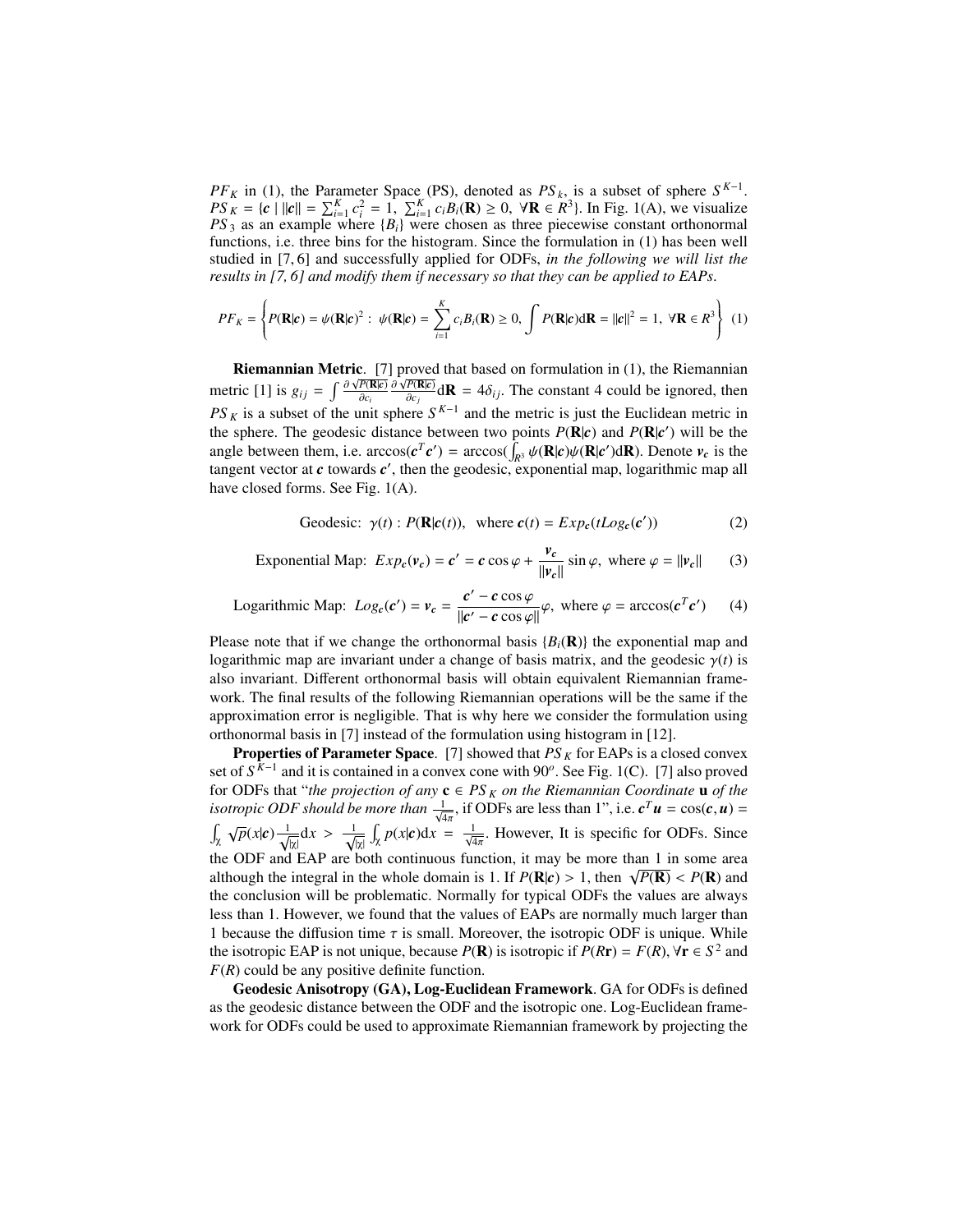ODFs onto the tangent space of the isotropic ODF [7]. However, the isotropic EAP is not unique as discussed above. Please note that the isotropic tensor is not unique in DTI neither. All tensors with three equal eigenvalues are isotropic, i.e.  $D = [\lambda, \lambda, \lambda]$ . GA for tensors was defined as the geodesic distance from the nearest isotropic tensor [9]. And the identity tensor was chosen and fixed [2] for Log-Euclidean framework. Analogously we define the GA as the geodesic distance between the EAP and the nearest isotropic EAP. It could be proved that *for any given EAP with coordinate* c*, the Riemannian coordinate of the nearest isotropic EAP with the coordinate* u*, is just the normalized version of the isotropic part of* c. We omit the rigorous proof due to page limitations. Furthermore we can also fix a typical isotropic Gaussian distribution for all EAPs. Then Log-Euclidean framework could be obtained by projecting EAPs onto the tangent space of the fixed isotropic EAP. The projection diffeomorphism is defined as  $F(c) = Log_u(c)$ where  $u$  is the Riemannian coordinate for the fixed isotropic EAP [7]. See Fig. 1(B).

Weighted Mean, Weighted Median and Principal Geodesic Analysis (PGA). Given *N* EAPs  $f_1, f_2, ..., f_N$  in  $PS_K$  and the weight vector  $\mathbf{w} = (w_1, w_2, ..., w_N)^T$  with  $\sum_{i=1}^{N} w_i = 1$ ,  $w_i \in [0, 1]$ , the weighted Riemannian mean  $\mu_w$  is defined as the minimizer of the weighted sum of squared distances [14, 13, 9, 7, 5]. And the weighted Riemannian median  $m_w$  is defined as the minimizer of the weighted sum of distances [10, 6].

$$
\mu_{w} = \arg \min_{f \in PS_{K}} \sum_{i=1}^{N} w_{i} d(f, f_{i})^{2} \quad m_{w} = \arg \min_{f \in PS_{K}} \sum_{i=1}^{N} w_{i} d(f, f_{i}) \tag{5}
$$

[7, 6] proved that the weighted Riemannian mean and weighted Riemannian median uniquely exist in the manifold  $PS<sub>K</sub>$  based on the general results in [5, 10]. And they can be obtained efficiently from gradient descent method on the manifold. Normalized Euclidean mean is chosen as the initialization, which makes the methods converge fast. See Algorithm 1 and 2. For Log-Euclidean framework, the Riemannian mean has closed form, i.e.  $\mu_w = F^{-1} \left( \sum_{i=1}^N w_i F(f_i) \right)$  [7]. When Riemannian mean  $\mu$  of  $\{f_i\}$  is obtained, we can find some Principal Components (PCs) based on Principal Geodesic Analysis (PGA) [11] by eigen-decomposition of the covariance matrix at  $\mu$ . If  $\nu$  is one eigenvector with eigenvalue  $\lambda_k$ , then the PC will be  $Exp_\mu(\alpha_k v)$ , where  $\alpha_k \in R$  is the mode variation. Normally  $\alpha_k$  is chosen in  $[-3\sqrt{\lambda_k}, 3\sqrt{\lambda_k}]$  [11]. PGA has been proposed for tensor analysis [11] and for ODF analysis [12]. However PGA in [12] decompose a covariance matrix in a very high dimension, which is much inefficient. Actually we can perform PGA on ODFs and EAPs just in a low dimension via orthonormal basis representation, which will get the same final results as we discussed above.

Diffeomorphism Invariant: A Natural Extension. What is the connection between the proposed metric and the previous metric for tensors [14, 13, 9]? Actually they are all the Fisher Information metric in Information Geometry. The Fisher information metric is actually diffeomorphism invariant. Denote  $P_X(x|\mathbf{c})$  is a PDF on domain  $\chi$ ,  $h : \chi \mapsto \chi$  is a diffeomorphism.  $P_Y(y|\mathbf{c})$  is the PDF under *g*, i.e.  $y =$ *h*(*x*). Then  $P_Y(y) = |\nabla h^{-1}(y)| P_X(h^{-1}(y))$ . By considering  $dy = |\nabla h(y)| dx$ , we have  $g_{ij} = \int_{\chi}$ ∂  $\sqrt{P_Y(y|c)}$ ∂*c<sup>i</sup>*  $\partial \sqrt{P_Y(y|c)}$  $\frac{\partial P_Y(y|c)}{\partial c_j}$ **d**y =  $\int_{\chi}$  $\partial \sqrt{P_X(x|c)}$ ∂*c<sup>i</sup>*  $\partial \sqrt{P_X(x|c)}$  $\frac{d^2x(x,y)}{dx^2}dx$ , which means the metric *g<sub>ij</sub>* is diffeomorphism invariant. So for any two given ODFs or EAPs, the Riemannian distance between them is diffeomorphism invariant. If we constrain the PDF  $P_X(x|\mathbf{D})$  as a Gaussian distribution parameterized by tensor **D**, then it could be easily proved that  $P_Y(y|\mathbf{D})$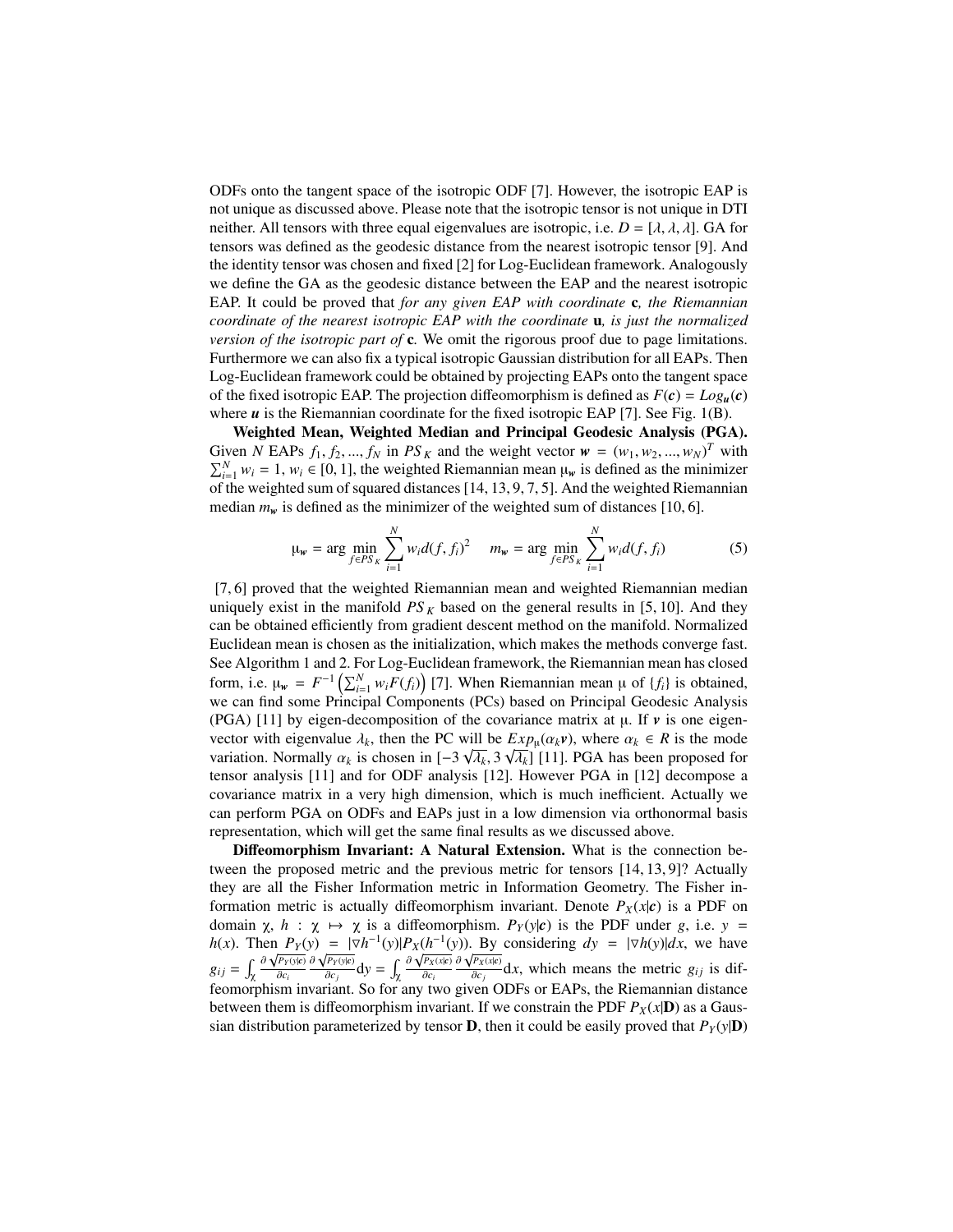| <b>Algorithm 1: Weighted Riemannian Mean</b>                                                                    | Algorithm 2: Weighted Riemannian Median                                                                                                |
|-----------------------------------------------------------------------------------------------------------------|----------------------------------------------------------------------------------------------------------------------------------------|
| <b>Input:</b> $f_1, , f_N \in PS^K$ , $w = (w_1, , w_N)^T$                                                      | <b>Input:</b> $f_1, , f_N \in PS^K$ , $w = (w_1, , w_N)^T$                                                                             |
| <b>Output</b> : $\mu_w$ , the <i>Weighted Mean</i> .                                                            | <b>Output:</b> $\mu_w$ , the <i>Weighted Median</i> .                                                                                  |
| Initialization: $\mu_{w}^{(0)} = \frac{\sum_{i=1}^{N} w_{i}f_{i}}{\  \nabla_{w}^{N} - w_{i}f_{i} \ }$ , $k = 0$ | Initialization: $m_w^{(0)} = \frac{\sum_{i=1}^{N} w_i f_i}{\  \sum_{w}^{N} w_i f_i \ }$ , $k = 0$                                      |
| Do                                                                                                              | Do                                                                                                                                     |
| $v_{\mu_{w}^{(k)}} = \sum_{i=1}^{N} w_i Log_{\mu_{w}^{(k)}}(f_i)$                                               | $v_{m_{w}^{(k)}} = \sum_{i=1}^{N} \frac{w_{i}/d(m_{w}^{k}, f_{i})}{\sum_{j=1}^{N} w_{j}/d(m_{w}^{k}, f_{j})} Log_{m_{w}^{(k)}}(f_{i})$ |
| $\mu_{w}^{(k+1)} = Exp_{u_{w}^{(k)}}(v_{u_{w}^{(k)}})$                                                          | $m_w^{(k+1)} = Exp_{m_w^{(k)}}(v_{m_w^{(k)}})$                                                                                         |
| $k = k + 1$                                                                                                     | $k = k + 1$                                                                                                                            |
| while $  v_{\mu_w^{(k)}}   > \varepsilon$                                                                       | while $  v_{\mu_{w}}   > \varepsilon$                                                                                                  |

is still Gaussian if and only if  $h(x)$  is an affine transform, i.e.  $h(x) = Ax$ , A is a nonsingular matrix. In this sense the proposed Riemannian metric for EAPs is actually a natural extension of previous affine-invariant metric for tensors [14, 13, 9]. The diffeomorphism invariant metric is probably useful in registration.

## 3 Implementation via Spherical Polar Fourier Imaging (SPFI)

In theory, the Riemannian framework for EAPs could be implemented by any orthonormal basis. However, so far there is no direct way to estimate the Riemannian Coordinate *c* from DWI signals *E*(q). Existing methods only estimate EAPs. SPFI is a fast, regularized, robust method to estimate EAPs without any assumption  $[3, 8]$ . In SPFI,  $E(\mathbf{q})$  is represented by an orthonormal basis  ${B_{nlm}(\mathbf{q})}$  in formula (6), named SPF basis, where  $\zeta$  is a fixed scale parameter,  $R_n(q)$  is the Gaussian-Laguerre function and  $Y_l^m(\mathbf{u})$  is the *l* order *m* degree Spherical Harmonic. [8] proved that the EAP *P*(R) could be analytically obtained in formula (8) from the same coefficients  $\{a_{nlm}\}\$ , where  $\overline{1}F_1$  is the confluent hypergeometric function.  $\{D_{nlm}(\mathbf{R})\}$  is actually an orthonormal basis in **R**space, called Fourier dual Spherical Polar Fourier (dSPF) basis, because of Parseval's theorem, i.e.  $\delta_{nlm}^{n'l'm'} = \int_{R^3} B_{nlm}(\mathbf{q}) B_{n'l'm'}(\mathbf{q}) d\mathbf{q} = \int_{R^3} D_{nlm}(\mathbf{R}) D_{n'l'm'}(\mathbf{R}) d\mathbf{R}$ . So SPFI actually provides two orthonormal basis. One is  ${B_{nlm}(\mathbf{q})}$  in **q** space for  $E(\mathbf{q})$  and the other one is  $\{D_{nlm}(\mathbf{R})\}$  in **R** space for  $P(\mathbf{R})$ .

$$
E(q\mathbf{u}) = \sum_{n=0}^{N} \sum_{l=0}^{L} \sum_{m=-l}^{l} a_{nlm} R_n(q) Y_l^m(\mathbf{u}) \qquad B_{nlm}(\mathbf{q}) = R_n(q) Y_l^m(\mathbf{u}) \tag{6}
$$

$$
R_n(q) = \kappa_n(\zeta) \exp\left(-\frac{q^2}{2\zeta}\right) L_n^{1/2}(\frac{q^2}{\zeta}) \qquad \kappa_n(\zeta) = \left[\frac{2}{\zeta^{3/2}} \frac{n!}{\Gamma(n+3/2)}\right]^{1/2} \tag{7}
$$

$$
P(R\mathbf{r}) = \sum_{n=0}^{N} \sum_{l=0}^{L} \sum_{m=-l}^{l} a_{n,l,m} F_{nl}(R) Y_l^m(\mathbf{r}) \qquad D_{nlm}(\mathbf{R}) = F_{nl}(R) Y_l^m(\mathbf{r})
$$
(8)

$$
F_{nl}(R) = \frac{\zeta^{0.5l+1.5} \pi^{l+1.5} R_0^l \kappa_n(\zeta)}{(-1)^{l/2} \Gamma(l+1.5)} \sum_{i=0}^n \binom{n+0.5}{n-i} \frac{(-1)^i}{i!} 2^{0.5l+i+1.5} \Gamma(0.5l+i+1.5)_1 F_1(\frac{2i+l+3}{2}; l+\frac{3}{2}; -2\pi^2 R^2 \zeta)
$$
\n(9)

After obtaining the continuous function  $P(\mathbf{R})$  in (8) represented by  $\{D_{nlm}(\mathbf{R})\}$ , we can get many discrete samples  $\{\psi(\mathbf{R}_i)\}\$ from the wavefunction  $\psi(\mathbf{R}) = \sqrt{P(\mathbf{R})}$ . Then similarly with [7], a least square fitting using the same basis  $\{D_{nlm}(\mathbf{R})\}$  is applied to estimate the Riemannian coordinates  $c$  from these samples  $\{\psi(\mathbf{R}_i)\}\)$ . After the Riemannian Coordinate  $\mathbf{c} = \{c_{nlm}\}\$ is estimated, GA is the distance between  $\mathbf{c}$  and the nearest isotropic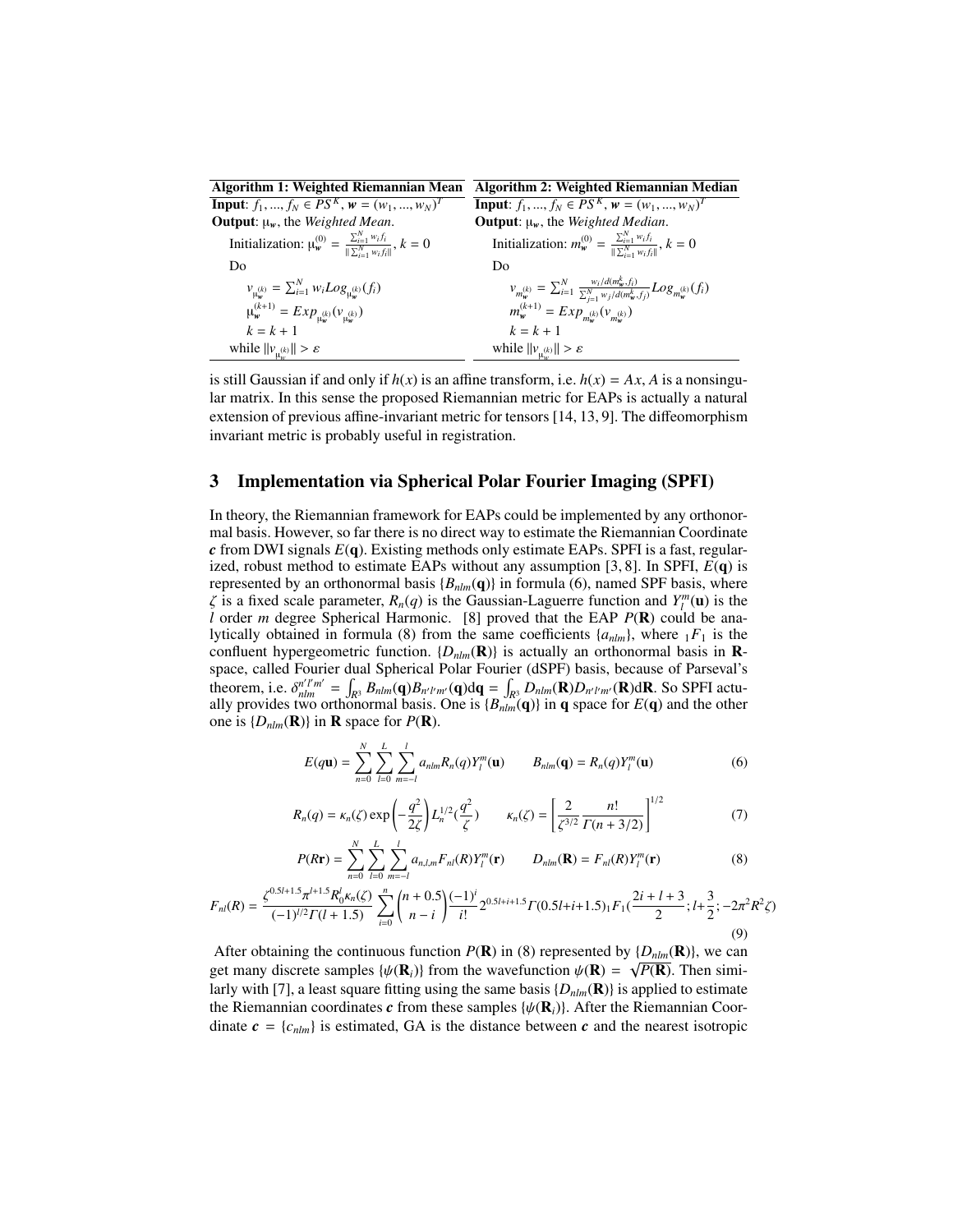EAP with coordinate *u*, which is the normalized version of isotropic part of *c*. With the basis  $\{D_{nlm}(\mathbf{R})\}$ , the isotropic part of  $\{c_{nlm}\}$  is analytically obtained as  $\{c_{nlm}\delta_{lm}^{00}\}$ . The isotropic EAP with coordinate  $(1, 0, ..., 0)^T$ , which is an isotropic Gaussian based on SPF basis in (6), was chosen and fixed for Log-Euclidean framework. Thus Log-Euclidean framework can be obtained analytically from the given Riemannian Coordinate thanks to dSPF basis. Moreover we can perform many data processing algorithms, such as interpolation, smoothing etc. [7, 12, 14].

### 4 Applications and Experiments

Experiments on Diffeomorphism Invariance. Here we give a simple example to demonstrate the diffeomorphism invariance for the Riemannian metric using a affine transform. Mixture of tensors model  $P(\mathbf{R}) = w_1 P(\mathbf{R}|\mathbf{D}_1) + w_2 P(\mathbf{R}|\mathbf{D}_2)$  was used to generate the synthetic data.  $D_1$  and  $D_2$  have the same eigenvalues  $[1.7, 0.3, 0.3] \times 10^{-3}$  mm<sup>2</sup>/s with different directions. We estimated Riemannian Coordinates and computed the Riemannian distance between the EAP in the center and the EAPs in other voxels. Afterwards a given affine transform *A* was performed on the mixture model, i.e.  $(A \circ P)(\mathbf{R}) =$  $w_1 P(R | A^T \mathbf{D}_1 A) + w_2 P(R | A^T \mathbf{D}_2 A)$ . With this transformed model, we calculated again the distance maps. In Fig. 1, (C1) shows the original EAPs at  $15\mu m$  and (C2) shows the transformed EAPs. The distance maps were used to color the glyphs and were set as the background. It is clear that the distance is invariant under the transform. This experiment showed that Riemannian metric for EAPs is diffeomorphism invariant, which is a natural extension of affine-invariant metric for tensors.

Interpolation and PGA. We demonstrate the Lagrange interpolation of EAPs in 1D and 2D in Fig. 1, where the weights are coded by the spatial distance [7]. For 1D case, two EAPs were generated from tensors with eigenvalues [1.7, <sup>0</sup>.3, <sup>0</sup>.3]×10−<sup>3</sup>*mm*<sup>2</sup> /*s* and [0.3, 0.3, 0.3] × 10<sup>-3</sup>*mm<sup>2</sup>/s*. For 2D case, one EAP was generated from [0.7, 0.7, 0.7] ×  $10^{-3}$  $mm^2$ /*s*, the other three from [1.7, 0.3, 0.3] ×  $10^{-3}$  $mm^2$ /*s* with 3 orthogonal directions. Fig. 1(D1) and (D3) show the results for Riemannian framework and (D2) and (D4) for Log-Euclidean framework. EAPs were visualized at 15µ*m* and the glyphs were colored by GA values. It is clear that the interpolation from Riemannian framework and Log-Euclidean framework have very similar results. The first two principal components of EAP field in Fig. 1(D3) based on PGA are shown in (E1) and (E2). The two components showed clearly the three orthogonal directions as well as the mean EAP.

Smoothing. . Actually all filtering algorithms in [14] for tensors and in [6, 12] for ODFs could be generalized into EAP field. Here we just demonstrate a simple Gaussian smoothing method. In this method the filtered EAP in every voxel is the weighted mean/median of EAPs in a given neighborhood. The weights were chosen from spatial Gaussian kernel. Fig. 1(F1) shows the ground truth EAP profiles generated from tensor model with eigenvalues  $[1.7, 0.3, 0.3] \times 10^{-3}$  mm<sup>2</sup>/s EAPs in (F2) were estimated from SPFI from single shell DWI signals with  $b = 1500s/mm^2$  and  $SNR = 5$  [8]. The results of Gaussian smooth using Riemannian mean were shown in Fig. 1(F3). The deviation of the Gaussian kernel was set as 1 voxel.

GA and Riemannian Median Atlas Estimation. Riemannian median is more robust than Riemannian mean and Euclidean mean, which makes it more appropriate for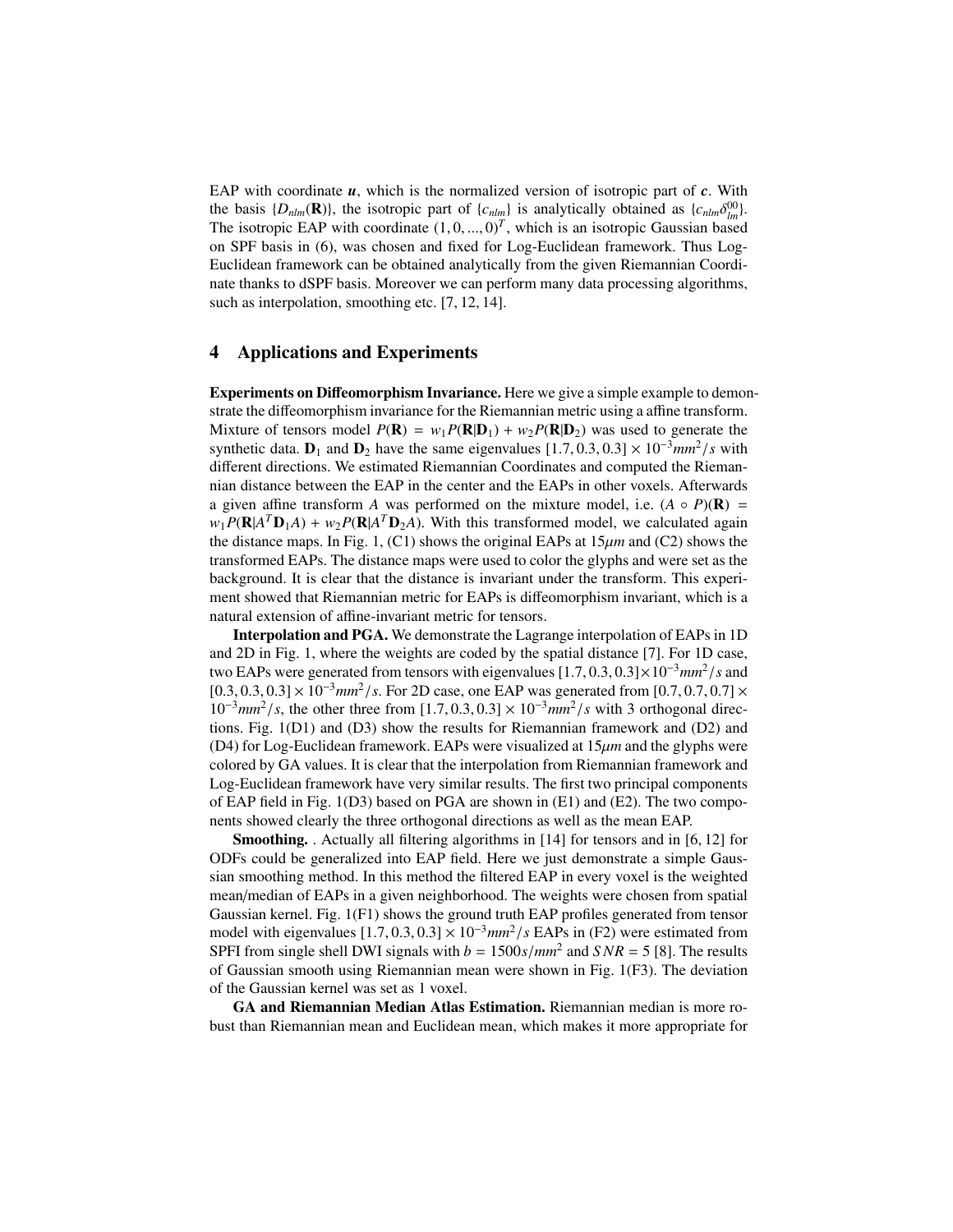atlas estimation [10, 6]. We construct an EAP atlas from five monkey data, with three b values (500/1500/3000*s*/*mm*<sup>2</sup> ), 30 directions at each shell. Since so far there is no common registration method for EAP data and it is also not our focus here, we just use a naive way to align the EAP data. All DWIs from 5 subjects were aligned via affine registration to a template made by non-diffusion weighted images. The affine transformation was used to rotate the gradient directions for each subject through the finite strain method. After that, EAP images were estimated via SPFI from registrated DWIs and reorientated gradient directions. The atlas in every voxel was estimated as the Riemannian median of the five EAP images. And GA map in Fig. 1(G1) was estimated from the atlas. To test the robustness, we add Rician noise with  $SNR = 10$  to the DWIs of one subject, then re-estimate the atlas. Fig. 1 showed the noisy EAPs (G4) and the EAPs of the two atlases  $(G2, G3)$  in the red region in  $(G1)$ . The atlas from noisy data is much similar with the one from the real data, which validates the robustness.

# 5 Conclusion

In this paper, we propose a diffeomorphism invariant Riemannian framework for EAP computing, which is a natural extension of previous Riemannian framework for tensors and ODFs. In the proposed framework, exponential map, logarithmic map and geodesic have closed forms, weighted Riemannian mean and median uniquely exist and could be calculated efficiently. We analyze theoretically the similarities and differences between Riemannian frameworks for EAPs and for ODFs and tensors. The isotropic EAP is not unique, which brings a different definition of GA and the Log-Euclidean framework compare to the Riemannian framework for ODFs. The Riemannian framework for EAPs is more like the Riemannian framework for tensors, since we need to define what is the nearest isotropic EAP. And if we constrain the EAP as a Gaussian, the diffeomorphism invariance property will be the affine-invariance for tensors. The proposed Riemannian framework was implemented via SPFI by representing the wavefunction with dSPF basis, which has closed forms for GA and Log-Euclidean framework. For application part, we propose GA to measure anisotropy, Lagrange interpolation, Gaussian smoothing, PGA and median atlas estimation for EAP computing.

## References

- 1. Amari, S., Nagaoka, H.: Methods of Information Geometry. American Mathematical Society, USA (2000)
- 2. Arsigny, V., Fillard, P., Pennec, X., Ayache, N.: Log-Euclidean metrics for fast and simple calculus on diffusion tensors. Magnetic Resonance in Medicine 56, 411-421 (2006)
- 3. Assemlal, H.E., Tschumperlé, D., Brun, L.: Efficient and robust computation of PDF features from diffusion MR signal. Medical Image Analysis 13, 715–729 (2009)
- 4. Basser, P.J., Mattiello, J., LeBihan, D.: MR diffusion tensor spectroscropy and imaging. Biophysical Journal 66, 259-267 (1994)
- 5. Buss, S.R., Fillmore, J.P.: Spherical averages and applications to spherical splines and interpolation. ACM Transactions on Graphics 20, 95-126 (2001)
- 6. Cheng, J., Ghosh, A., Jiang, T., Deriche, R.: Riemannian median and its applications for orientation distribution function computing. In: ISMRM (2010)